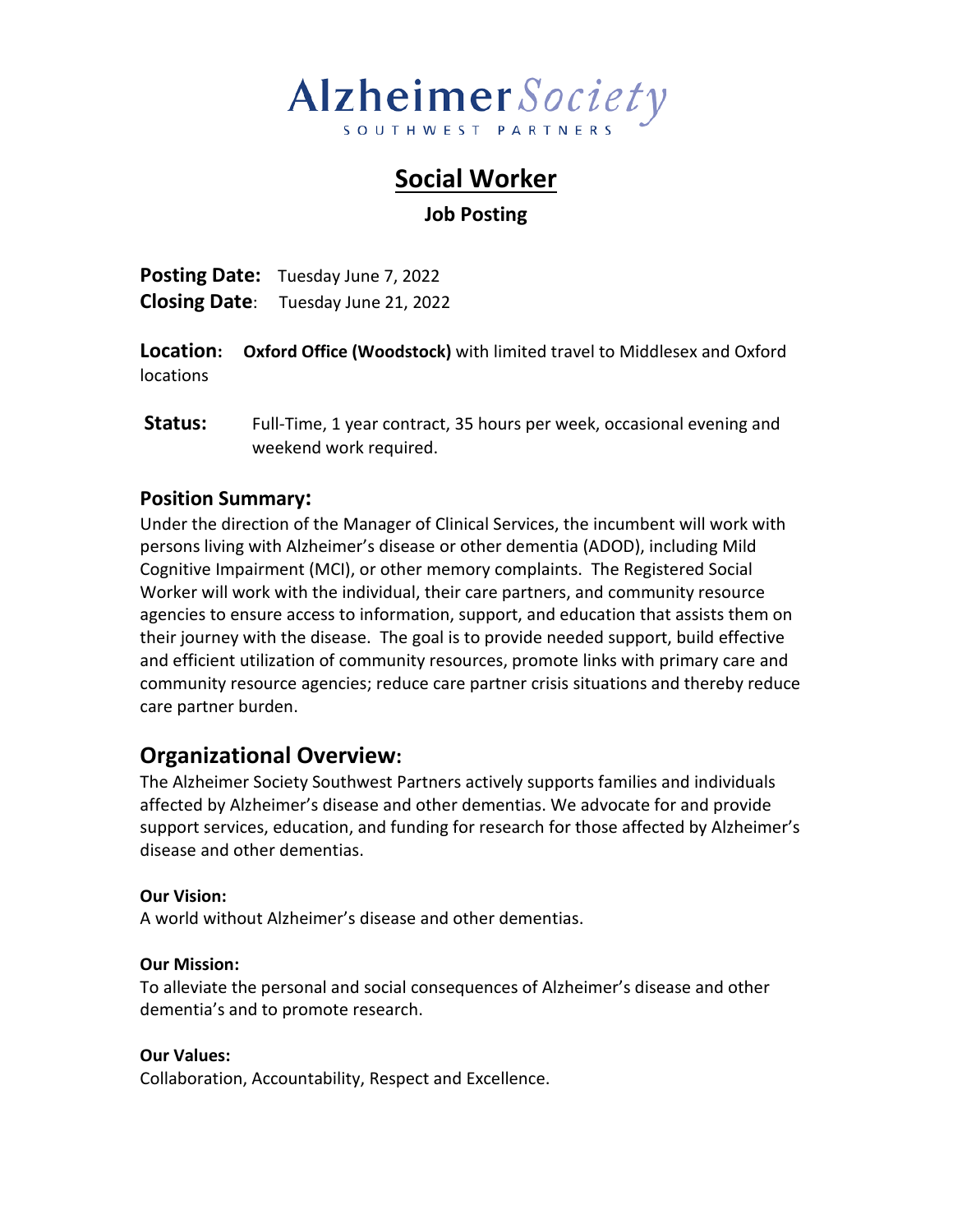# Alzheimer Society SOUTHWEST PARTNERS

## **Required Qualifications:**

- Minimum Bachelor of Social Work degree required
- Eligibility for registration with the Ontario College of Social Workers and Social Service Workers (OCSWSSW)
- Minimum 3 years providing direct Social Work service in a health care setting
- Experience working with the over 65 age group
- Experience working with persons living with dementia and their care partners
- Strong assessment and case management skills required
- Experience facilitating education and/or support groups an asset
- Strong written and verbal communication skills
- Ability and knowledge to work within a computerized environment
- Ability to converse in a language other than English is an asset
- Valid driver's license and access to own vehicle
- A Police Vulnerable Sector Check is required

### **Preferred Qualifications:**

- Masters of Social Work degree
- Minimum 5 years of experience providing Social Work service in a dementia care setting
- Experience conducting meetings and/or groups on a virtual platform

### **Specific Job Responsibilities:**

- Receive and respond to client referrals in a timely manner
- Provide psychosocial assessments and develop care plans for clients living with dementia and their care partner network
- Initiate intervention immediately in urgent situations
- Provide dementia related supportive counselling to clients as needed
- Provide regular follow up with current clients as established in agency policy
- Comply with reporting requirements of the Alzheimer Society Southwest Partners and those of the relevant professional body (OCSWSSW)
- Ensure clients are aware of existing community resources, and provide assistance as needed to clients who wish to access them
- Refer to appropriate community resources as required
- Facilitate support and education groups as assigned
- Participate in Memory Clinic work as assigned

## **Evaluation & Other Responsibilities**

• Annual performance review with Manager of Clinical Services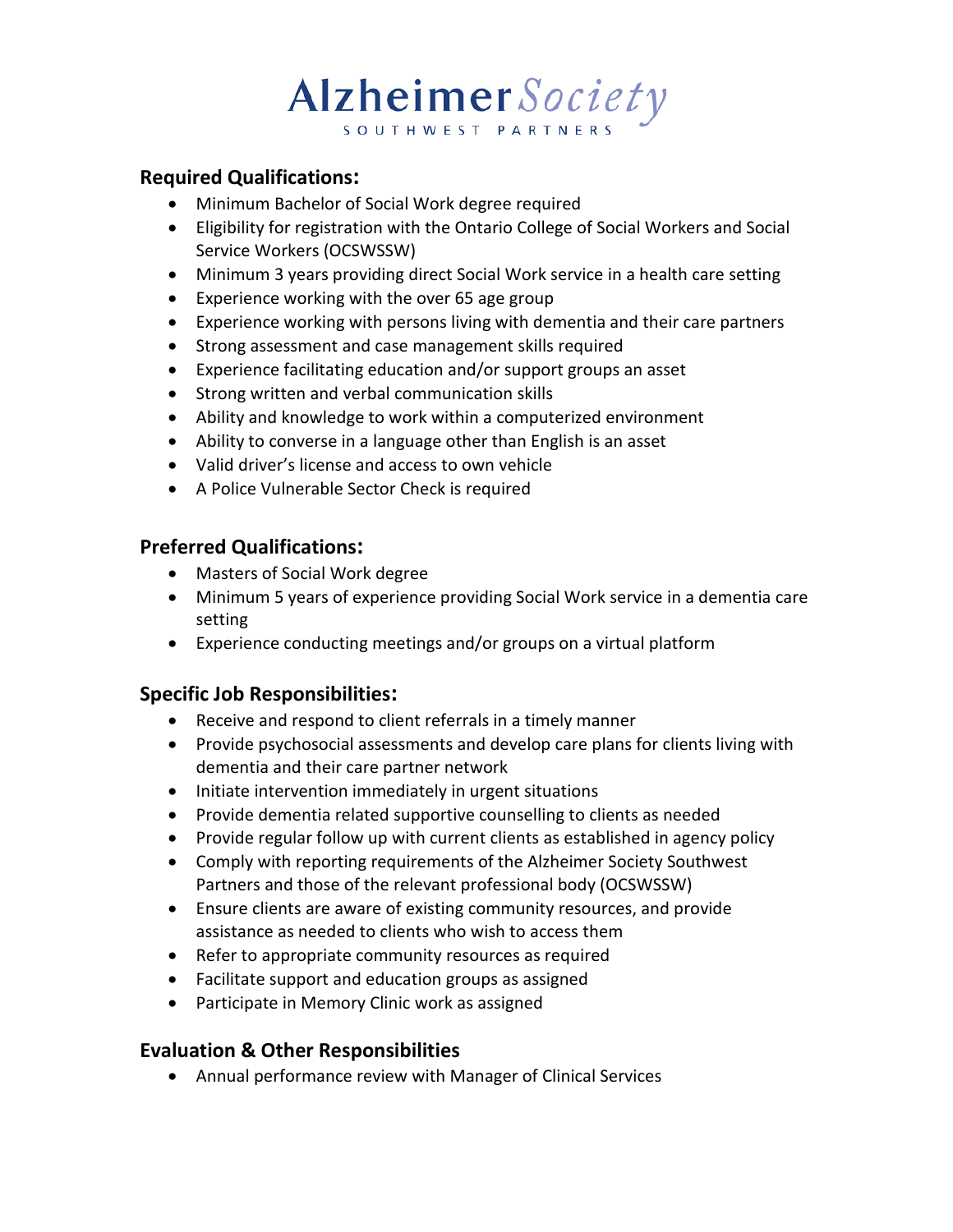

- Collect, maintain and report required quantitative and qualitative data to support monitoring, evaluation, and reporting
- Work with programs team to continually evaluate services by soliciting ongoing feedback from clients as well as completing written questionnaires as appropriate
- Always represent the Alzheimer Society Southwest Partners in a professional manner, treating all internal and external clients with respect and dignity and always act in the best interest of the Society
- As an employee of a non-profit organization, you are expected to participate in fund development activities as required
- Other related duties as requested by the supervisor or Director of Programs and Services or CEO

### **Immediate Supervisor:**

• Manager of Clinical Services

### **Indirect Supervisor:**

• Director of Programs and Services

## **Working Conditions:**

Office Setting. General office duties, typing, filing, occasional lifting / carrying 20lbs, reaching, bending, walking, sitting, and standing (standing desk provided). Freedom of movement throughout the day. Some travel required.

**\****This will be a combination of work from home and in-office position and will require consistent wearing of proper PPE and completing education in proper Public Health guidelines surrounding PPE and Covid-19 protocols.*

**If you meet these qualifications, please submit a cover letter and resume in pdf format to: [amanda.jahn@alzswp.ca](mailto:amanda.jahn@alzswp.ca) (with the job title listed in the subject line).**

#### **COVID-19 Vaccination:**

The Society requires that you be fully vaccinated for COVID-19, subject to any accommodation obligations you may have under human rights legislation.

### **Commitment to Equitable Recruitment:**

The Alzheimer Society of Ontario recognizes the value and dignity of each individual and ensures everyone has genuine, open, and unhindered access to employment